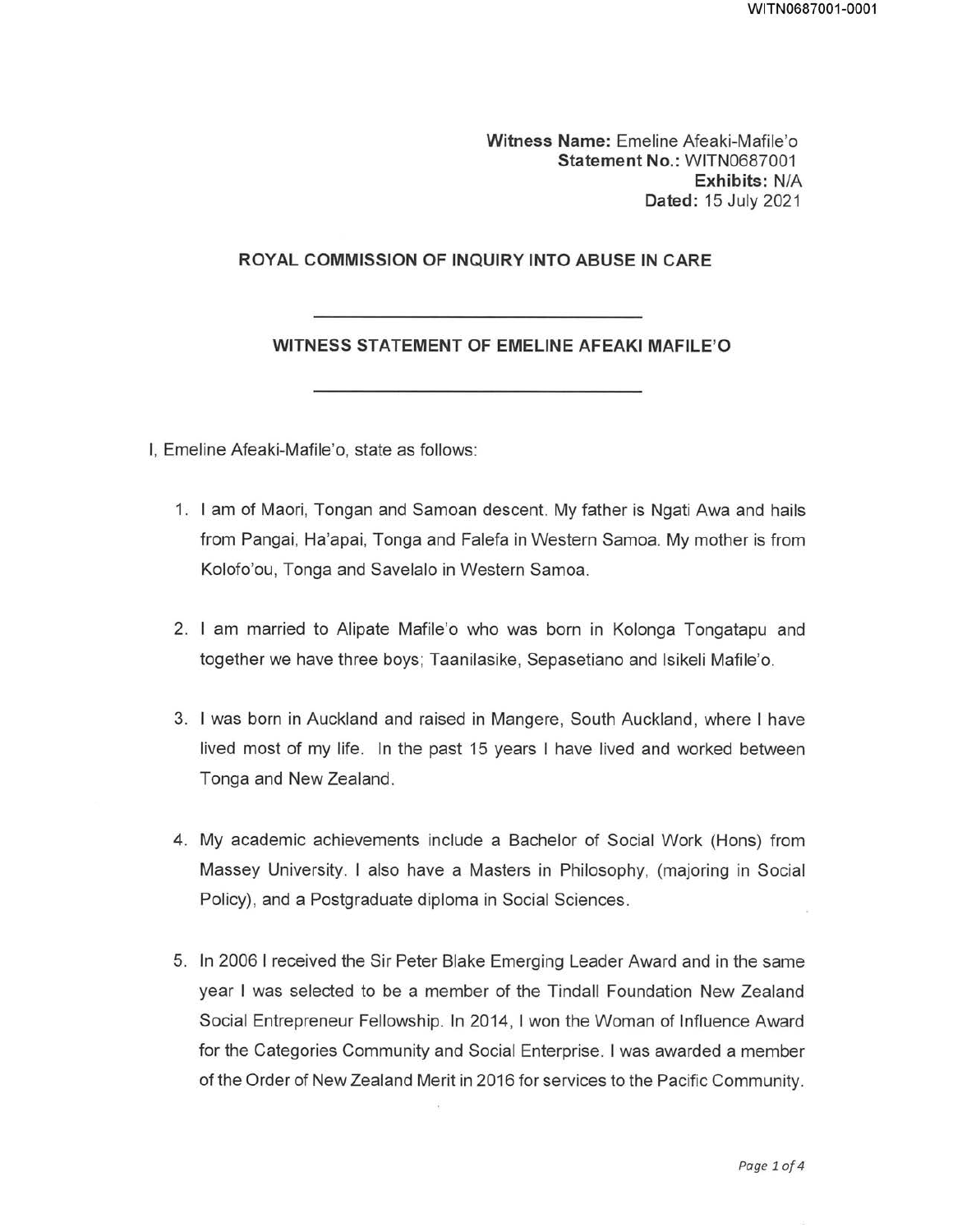- 6. I am a social entrepreneur and have been self-employed for more than twenty years, having started several social businesses for our Pacific communities. In 2001 I founded Affirming Works, followed in 2004 by the Fofola Consultancy. In 2010 I established our Community Cafe in Auckland and Tupu'anga products in the Kingdom of Tonga.
- 7. Affirming Works currently employs forty staff. As the Executive Director of Affirming Works, I am fortunate to work in the governance and operations areas, providing both accountability to our independent directors and design and delivery of the programmes we deliver. These include our family violence programmes and mentoring for children and youth.

#### Public Hearing - 'Tulou - Our Pacific Voices'

- 8. I have been asked by the Royal Commission of Inquiry into Abuse in Care (the Inquiry) to participate as part of the public hearing on Pacific people's experience of abuse in care, 'Tulou — Our Pacific Voices' ("the Hearing").
- 9. I have been asked specifically to provide my views as part of the Talanoa Panel discussion on 'Pathways into care' and have been asked to provide my views on the following topics and questions:
	- a) How can we build safe spaces in Pacific communities to share information about mental health, care and protection and justice for our children and young people?
	- b) What do Pacific communities need to understand about the care and protection, mental health, transitional justice and disability support systems in New Zealand?
	- c) How can Pacific families and communities better support each other to prevent our Pacific children from going into care?
	- d) How can we ensure that Pacific children are given the opportunities to grow their knowledge and understanding of their culture and language if they go into care?
	- e) How can we hold caregivers accountable for their actions of abuse and/or neglect towards Pacific children's cultural wellbeing and needs?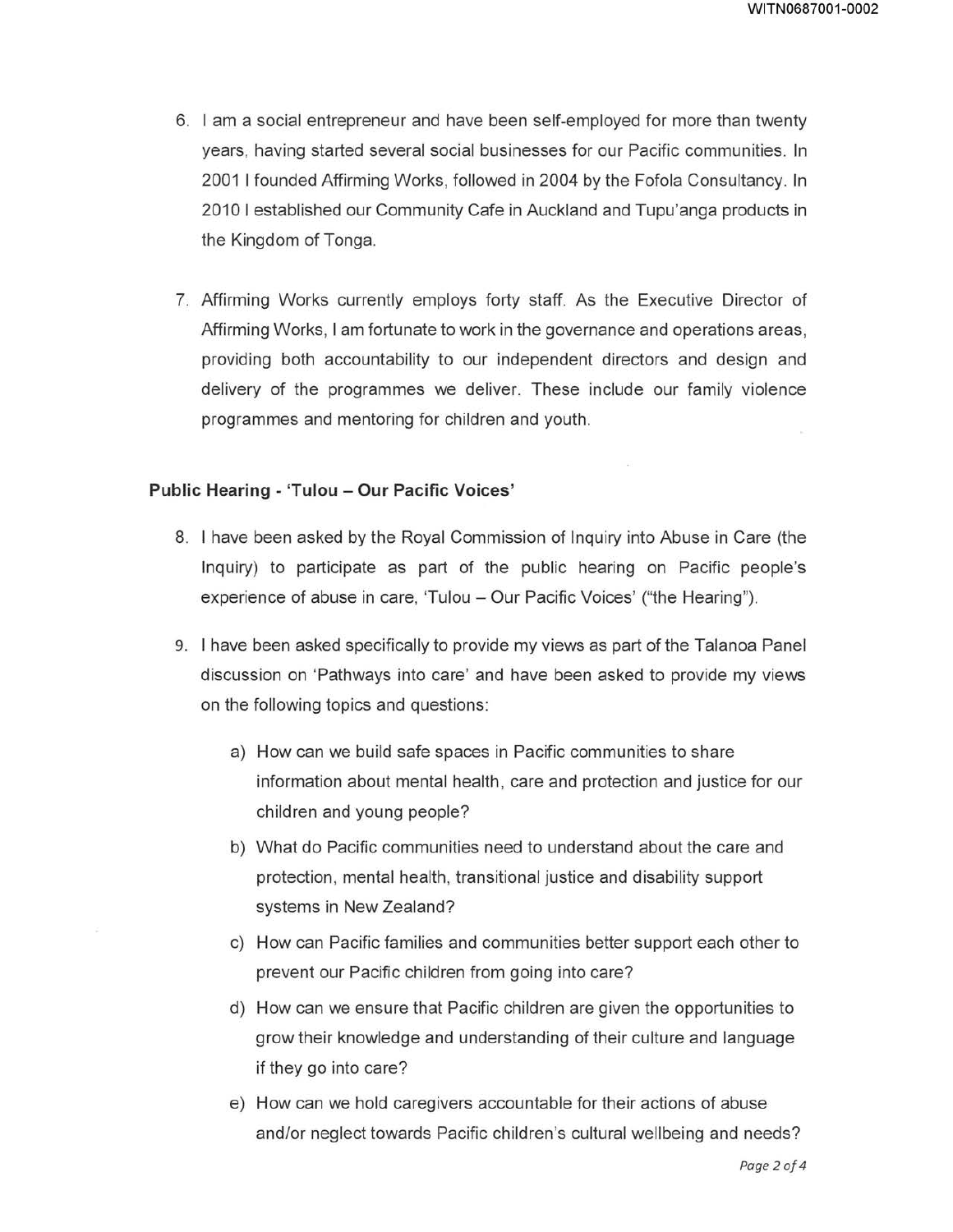- f) What does a care system/justice system/mental health system underpinned by Pacific values look like?
- 10. 1 believe that my cultural and academic background and experience qualify me to participate as an expert witness on the Talanoa Panel discussion.

## **Statement of Truth**

This statement is true to the best of my knowledge and belief and was made by me knowing that it may be used as evidence by the Royal Commission of Inquiry into Abuse in Care.

| Signed: | GRO-C |  |
|---------|-------|--|
|         |       |  |

Dated: 15 July 2021